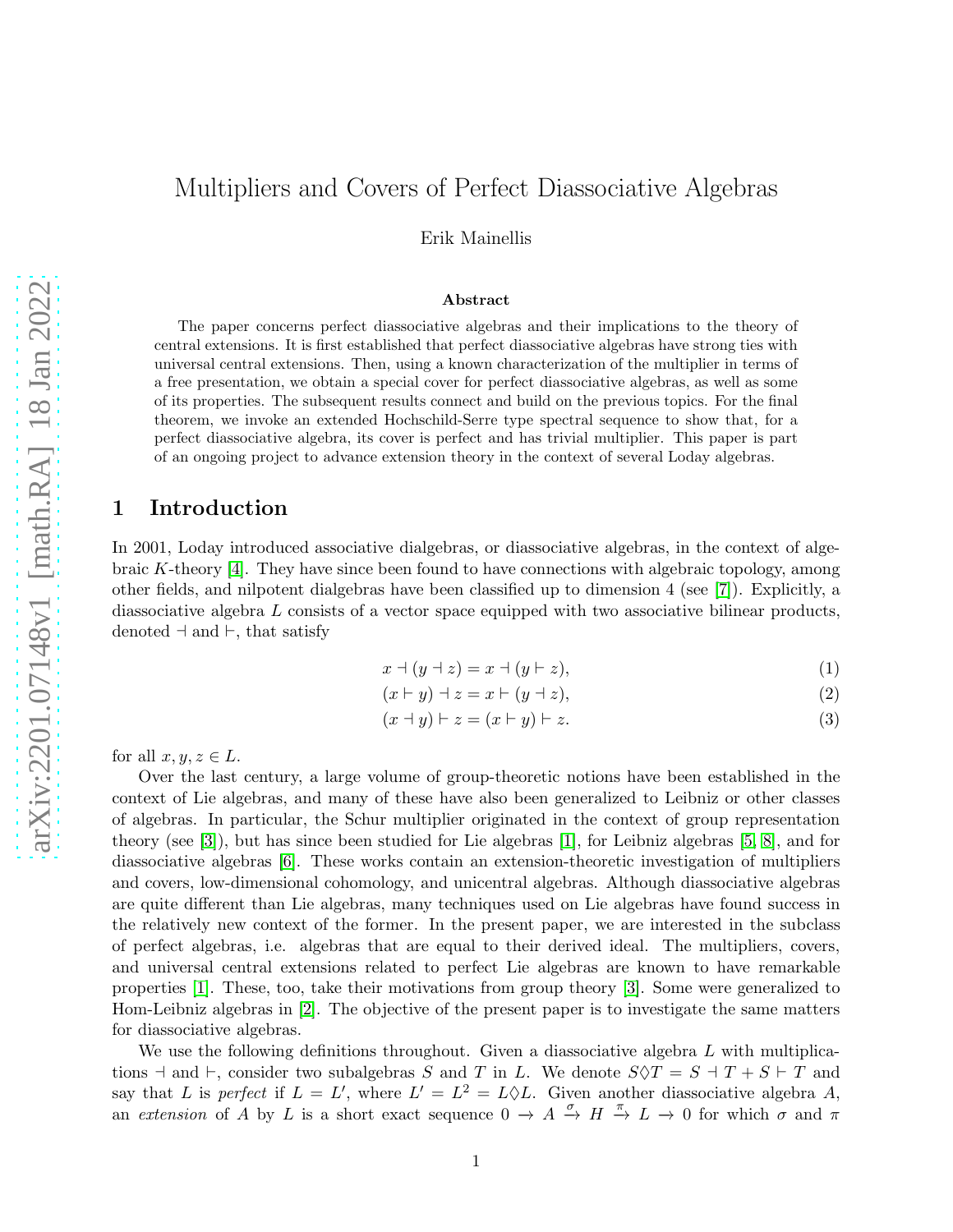are homomorphisms and H is a diassociative algebra. In general, one may assume that  $\sigma$  is the identity map, and we make this assumption throughout the paper. An extension is called central if  $A \subseteq Z(H)$ . A section of an extension is a linear map  $\mu : L \to H$  such that  $\pi \circ \mu = id_L$ .

The paper is structured as follows. In Section 2, we establish a series of lemmas that relate universal central extensions to perfect algebras. One such result states that, for any universal central extension  $0 \to A \to H \to L \to 0$ , both L and H are perfect (Lemma [2.2\)](#page-2-0). Perhaps most notably, it is shown that, given a perfect diassociative algebra L, the extension  $0 \to 0 \to L \to L \to 0$ is universal if and only if every central extension of  $L$  splits. In Section 3, we study the multipliers and covers of finite-dimensional perfect diassociative algebras. Given such an  $L$ , and using the characterization of  $M(L)$  in terms of a free presentation  $0 \to R \to F \to L \to 0$  of L (as established in [6]), we prove that  $F'/(F \Diamond R + R \Diamond F)$  is a cover of L. In particular, and among other statements, it is also shown that the extension

$$
0 \to M(L) \cong \frac{F' \cap R}{F \Diamond R + R \Diamond F} \to \frac{F'}{F \Diamond R + R \Diamond F} \to L \to 0
$$

is universal. Next, given a universal central extension  $0 \to A \to L^* \to L \to 0$  of a perfect algebra L, we obtain that  $A \cong M(L)$  and that  $L^*$  is a cover of L. We also explore what happens when  $L$  has trivial multiplier. Finally, we use the extended low-dimensional Hochschild-Serre type spectral sequence, as established in [6], to prove that  $C = C'$  and  $M(C) = 0$  for any cover C of a finite-dimensional perfect diassociative algebra L.

### 2 Universal Central Extensions

The aim of this section is establish connections between perfect diassociative algebras and universal central extensions. Consider a finite-dimensional diassociative algebra  $L$ , an  $L$ -module  $A$ , and two central extensions  $E: 0 \to A \to H \to L \to 0$  and  $E_1: 0 \to A_1 \to H_1 \to L \to 0$ . We say that E covers  $E_1$  if there exists a homomorphism  $\tau : H \to H_1$  such that the diagram

$$
E: 0 \longrightarrow A \longrightarrow H \longrightarrow L \longrightarrow 0
$$
  

$$
\downarrow \qquad \qquad \downarrow \qquad \qquad \downarrow id
$$
  

$$
E_1: 0 \longrightarrow A_1 \longrightarrow H_1 \longrightarrow L \longrightarrow 0
$$

commutes, where the unmarked map is  $\tau|_A$ . If  $\tau$  is unique, then E uniquely covers  $E_1$ . An extension  $E$  is *universal* if it uniquely covers any central extension of  $L$ .

<span id="page-1-0"></span>**Lemma 2.1.** If  $E: 0 \to A \to H \xrightarrow{\phi} L \to 0$  and  $E_1: 0 \to A_1 \to H_1 \xrightarrow{\phi_1} L \to 0$  are universal central extensions of L, then there exists an isomorphism  $H \to H_1$  which carries A onto  $A_1$ .

*Proof.* Since both extensions are universal and central, there exist homomorphisms  $\tau : H \to H_1$ and  $\tau_1 : H_1 \to H$  such that the diagrams

0 A H L 0 0 A<sup>1</sup> H<sup>1</sup> L 0 τ φ id φ1 0 A<sup>1</sup> H<sup>1</sup> L 0 0 A H L 0 τ1 φ1 id φ

commute. The mapping  $\tau_1 \circ \tau : H \to H$  is then such that  $\phi \circ \tau_1 \circ \tau = \phi_1 \circ \tau = \phi$ . Since  $\tau$  is unique,  $\tau_1 \circ \tau = \text{id}_H$ . Similarly,  $\tau \circ \tau_1 = \text{id}_{H_1}$ . Therefore  $\tau$  is an isomorphism  $H \to H_1$  and  $\tau|_A$  maps A onto  $A_1$ . 囗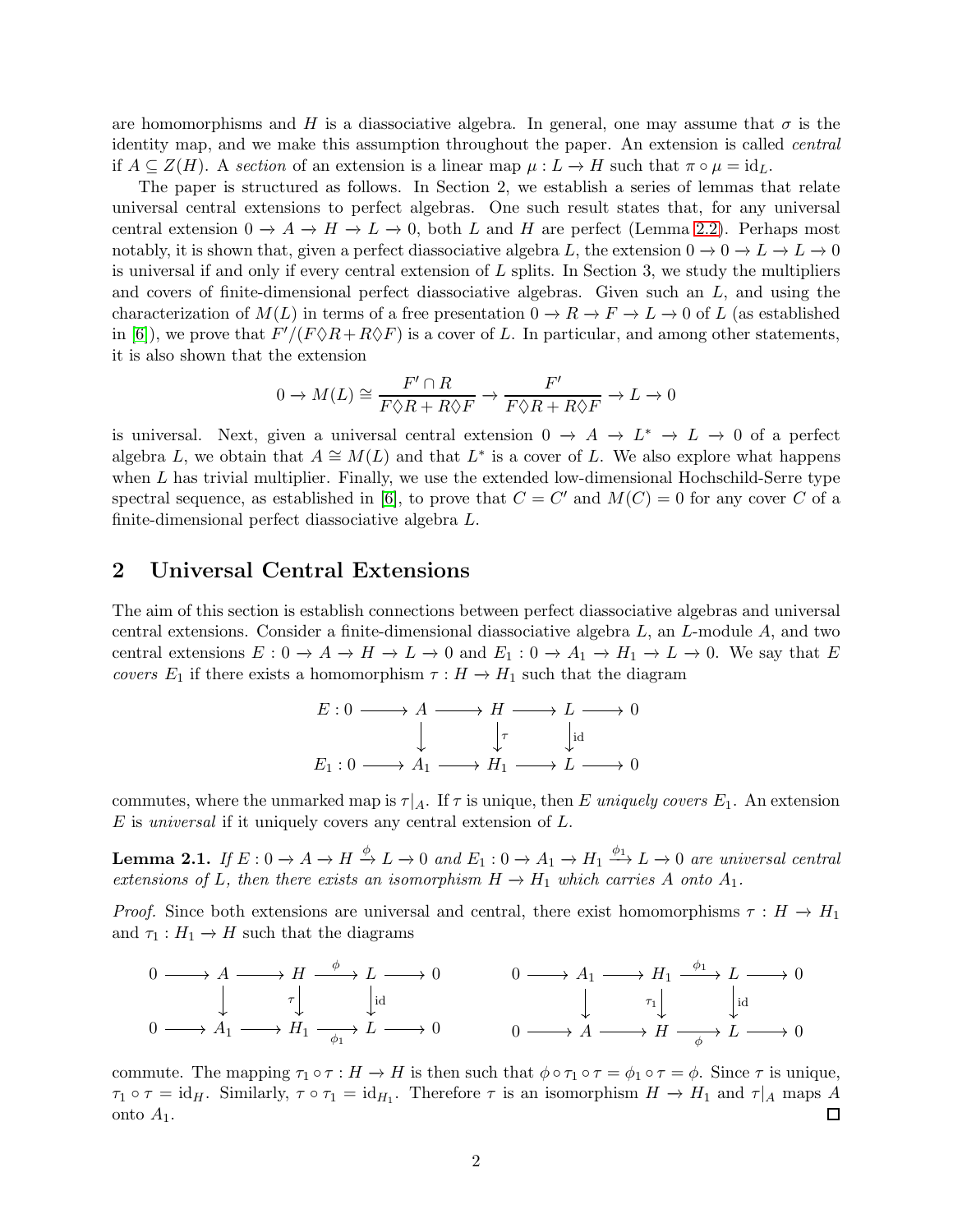<span id="page-2-0"></span>**Lemma 2.2.** If  $E: 0 \to A \to H \xrightarrow{\phi} L \to 0$  is a universal central extension, then both H and L are perfect.

*Proof.* Consider the central extension  $0 \to A \times H/H' \to H \times H/H' \to L \to 0$  where  $\psi(a, b) = \phi(a)$ for  $a \in H$  and  $b \in H/H'$ . Define homomorphisms  $\tau_i : H \to H \times H/H'$  for  $i = 1, 2$  by  $\tau_1(h) = (h, 0)$ and  $\tau_2(h) = (h, h + H/H')$ . Then  $\psi \circ \tau_1(h) = \psi(h, 0) = \phi(h)$  and  $\psi \circ \tau_2(h) = \psi(h, h + H/H') = \phi(h)$ , which implies that  $\psi \circ \tau_i = \phi$  for  $i = 1, 2$ . Since E is universal, we have  $\tau_1 = \tau_2$ . Thus  $H/H' = 0$ and  $H = H'$ . One computes

$$
L' = (H/A)' = \frac{H' + A}{A} = \frac{H + A}{A} = H/A = L
$$

and therefore H and L are perfect.

<span id="page-2-1"></span>**Lemma 2.3.** Let  $E: 0 \to A \to H \xrightarrow{\phi} L \to 0$  and  $E_1: 0 \to A_1 \to H_1 \xrightarrow{\phi_1} L \to 0$  be central extensions and suppose H is perfect. Then E covers  $E_1$  if and only if E uniquely covers  $E_1$ .

*Proof.* The reverse direction is clear. In the forward direction, suppose E covers  $E_1$ . Then there exists a homomorphism  $\tau : H \to H_1$  such that the diagram

$$
0 \longrightarrow A \longrightarrow H \longrightarrow L \longrightarrow 0
$$
  

$$
\downarrow \qquad \qquad \tau \downarrow \qquad \qquad \downarrow id
$$
  

$$
0 \longrightarrow A_1 \longrightarrow H_1 \longrightarrow \qquad \downarrow id \longrightarrow 0
$$

commutes. Suppose there is another homomorphism  $\beta : H \to H_1$  such that the diagram

$$
\begin{array}{ccc}\n0 & \longrightarrow & A \longrightarrow H \xrightarrow{\phi} & L \longrightarrow 0 \\
\downarrow & & \uparrow \downarrow \\
0 & \longrightarrow & A_1 \longrightarrow H_1 \xrightarrow{\phi_1} & L \longrightarrow 0\n\end{array}
$$

commutes. It remains to show that  $\tau = \beta$ . Let  $x, y \in H$ . Then

$$
\phi_1(\beta(x) - \tau(x)) = \phi_1(\beta(x)) - \phi_1(\tau(x)) \n= \phi(x) - \phi(x) = 0
$$

implies that  $\beta(x) - \tau(x) \in \text{ker } \phi_1 = A_1 \subseteq Z(H_1)$ . Similarly, one obtains  $\beta(y) - \tau(y) \in Z(H_1)$ , and so  $\beta(x) = \tau(x) + a$  and  $\beta(y) = \tau(y) + b$  for some  $a, b \in Z(H_1)$ . We compute

$$
\beta(x \to y) = \beta(x) \to \beta(y)
$$
  
=  $\tau(x) \to \tau(y) + \tau(x) \to b + a \to \tau(y) + a \to b$   
=  $\tau(x \to y)$ 

since  $a, b \in Z(H_1)$ . Similarly,  $\beta(x \vdash y) = \tau(x \vdash y)$ , and thus  $\tau$  and  $\beta$  are equal on H'. Since H is perfect, we have  $\tau = \beta$ .  $\Box$ 

An extension  $0 \to A \to H \xrightarrow{\phi} L \to 0$  splits if there is a homomorphism  $\mu: L \to H$  that is also a section, i.e. that satisfies  $\phi \circ \mu = id_L$ .

 $\Box$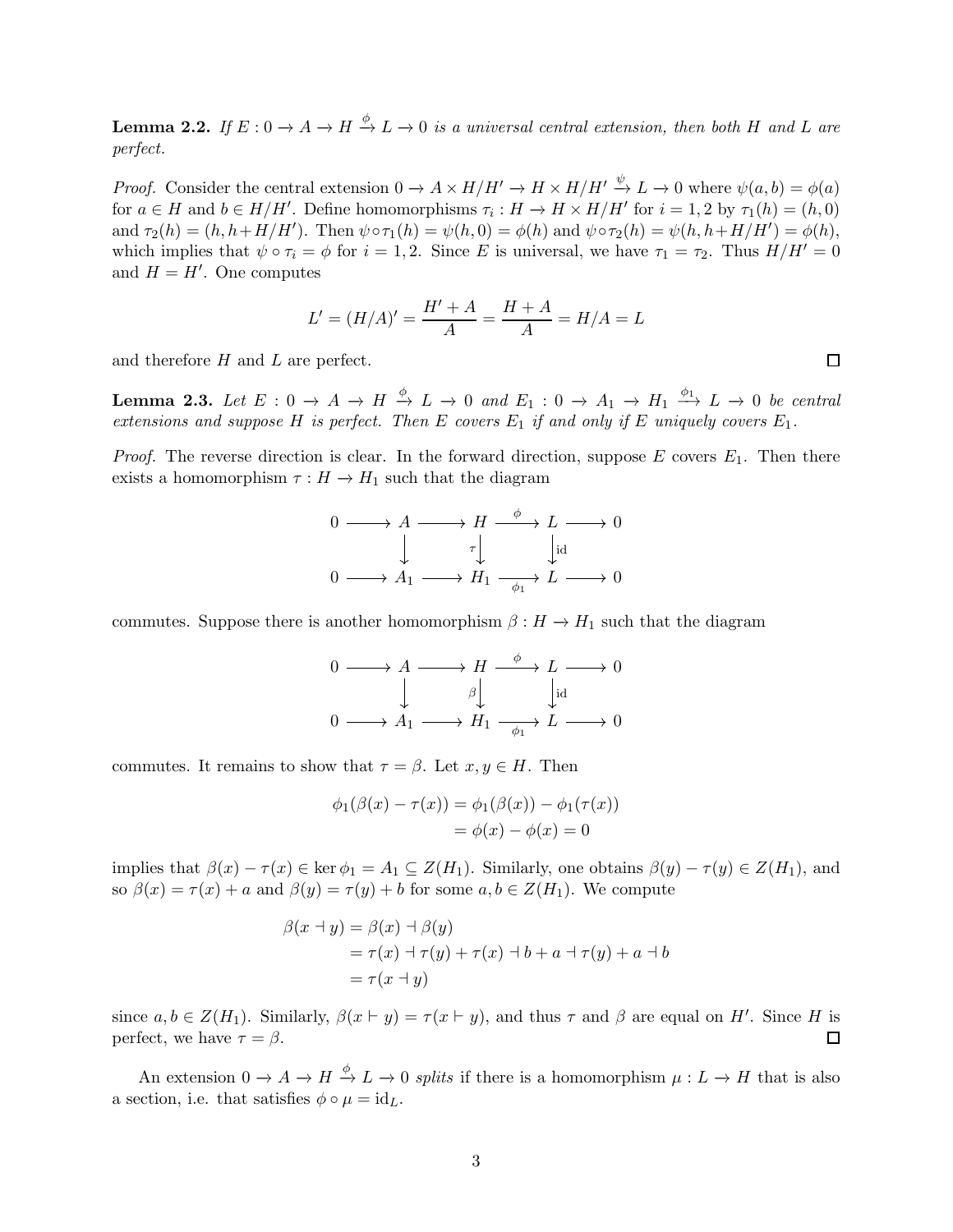<span id="page-3-1"></span>**Lemma 2.4.** Let L be a finite-dimensional perfect diassociative algebra. Then the extension  $E$ :  $0 \to 0 \to L \to L \to 0$  is universal if and only if every central extension of L splits.

*Proof.* In the forward direction, let  $E_1: 0 \to A \to H \xrightarrow{\phi} L \to 0$  be a central extension of L. Then there exists a unique homomorphism  $\tau : L \to H$  such that the diagram

$$
E: 0 \longrightarrow 0 \longrightarrow L \xrightarrow{\text{id}} L \longrightarrow 0
$$
  

$$
\downarrow \qquad \tau \downarrow \qquad \downarrow \text{id}
$$
  

$$
E_1: 0 \longrightarrow A \longrightarrow H \xrightarrow{\qquad \phi} L \longrightarrow 0
$$

commutes. Therefore  $\phi \circ \tau = id_L$ , which implies that  $E_1$  splits.

Conversely, suppose every central extension of L splits and let  $E_1: 0 \to A \to H \xrightarrow{\phi} L \to 0$  be a central extension. Then there exists a homomorphism  $\beta : L \to H$  such that  $\phi \circ \beta = id_L$ , which implies that the diagram

$$
E: 0 \longrightarrow 0 \longrightarrow L \xrightarrow{\text{id}} L \longrightarrow 0
$$
  

$$
\downarrow \qquad \qquad \beta \downarrow \qquad \qquad \downarrow \text{id}
$$
  

$$
E_1: 0 \longrightarrow A \longrightarrow H \xrightarrow{\qquad \qquad \phi} L \longrightarrow 0
$$

commutes. Thus  $E$  covers  $E_1$ . Since  $L$  is perfect, Lemma [2.3](#page-2-1) guarantees that  $E$  uniquely covers  $E_1$ , and therefore E is universal. 囗

<span id="page-3-0"></span>**Lemma 2.5.** Let  $E_1: 0 \to B \to G \xrightarrow{\phi} L \to 0$  and  $E_2: 0 \to C \to L \xrightarrow{\psi} H \to 0$  be central extensions and let  $\pi = \psi \circ \phi$  and  $A = \ker \pi$ . If G is perfect, then  $E_3 : 0 \to A \to G \stackrel{\pi}{\to} H \to 0$  is a central extension.



*Proof.* For any  $a \in A = \ker \pi$ , one has  $\psi \circ \phi(a) = \pi(a) = 0$ . Therefore, for any  $x \in G$ ,  $\phi(a + x) =$  $\phi(a) \dashv \phi(x) = 0$  since  $\phi(a) \in \text{ker } \psi$ . Similarly,  $\phi(a \dashv x)$ ,  $\phi(x \dashv a)$ , and  $\phi(x \vdash a)$  are all zero. For  $a \in A$ , let  $\lambda_a$  $a^{\dagger}$ ,  $\lambda_a^{\dagger}$  $_a^{\vdash}, \rho_a^{\dashv}$  $a^{\dagger}_{a}, \rho^{\dagger}_{a}$  be adjoint operators on  $G$  defined by  $\lambda_a^*$  $a_a^*(x) = a * x$  and  $\rho_a^*$  $a^*(x) = x*a$ , where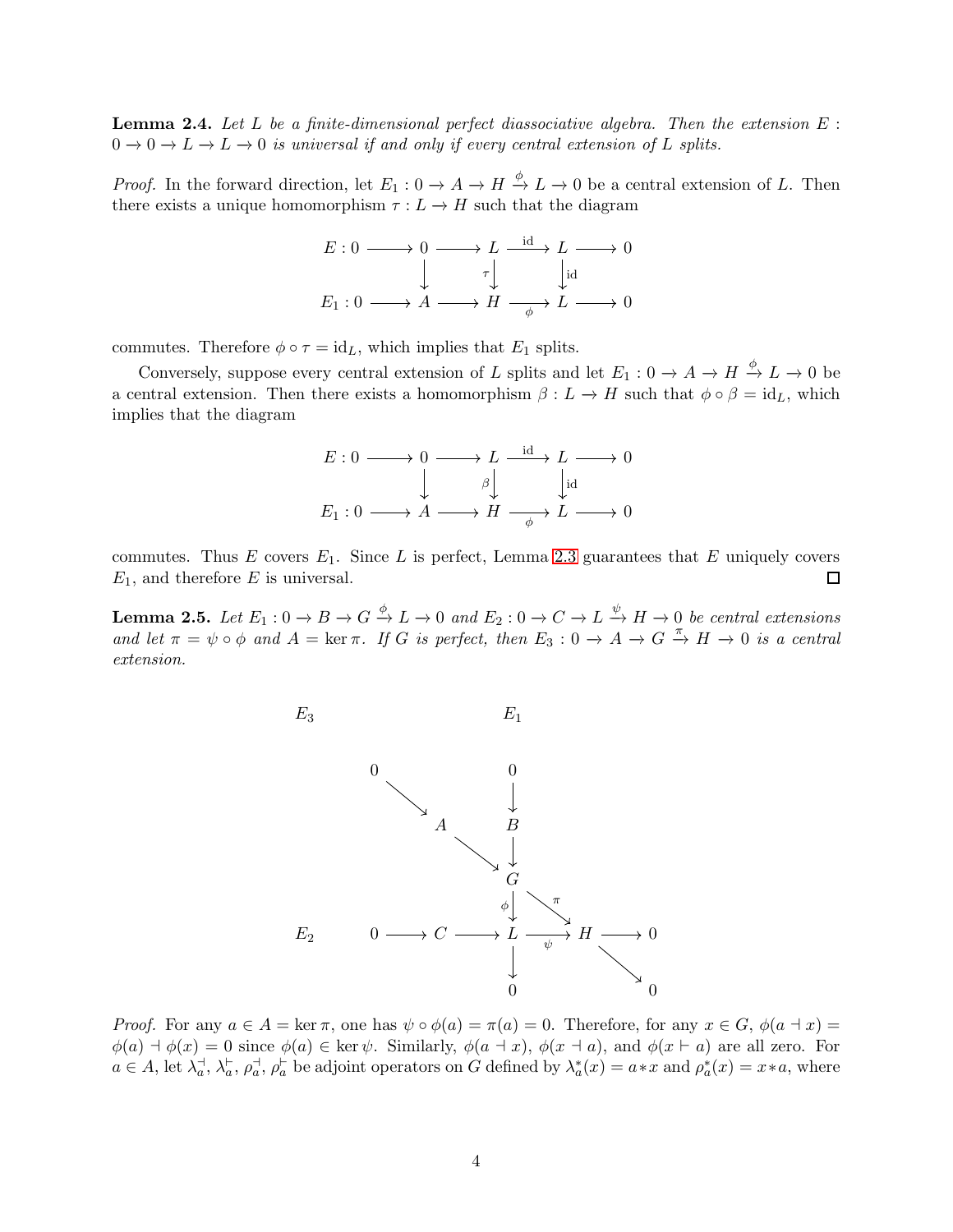∗ ranges over ⊣ and ⊢. Since φ(λ ∗  $a_a^*(x)$  = 0 and  $\phi(\rho_a^*)$  $a_a^*(x)$  = 0, we get  $\lambda_a^*$  $a_a^*(x), \rho_a^*(x) \in \text{ker } \phi \subseteq Z(G).$ Now let  $y, z \in G$ . Then

$$
\lambda_a^+(y+z) = a + (y+z) \stackrel{\text{as}}{=} (a+y) + z = 0,
$$
  

$$
\lambda_a^+(y+z) = a + (y+z) \stackrel{(1)}{=} a + (y+z) \stackrel{\text{as}}{=} (a+y) + z = 0,
$$
  

$$
\lambda_a^+(y+z) = a + (y+z) \stackrel{(2)}{=} (a+y) + z = 0,
$$
  

$$
\lambda_a^+(y+z) = a + (y+z) \stackrel{\text{as}}{=} (a+y) + z = 0,
$$

$$
\rho_a^+(y+z) = (y+z) + a \stackrel{as}{=} y + (z+a) = 0,
$$
  

$$
\rho_a^+(y+z) = (y+z) + a \stackrel{(2)}{=} y + (z+a) = 0,
$$
  

$$
\rho_a^+(y+z) = (y+z) + a \stackrel{(3)}{=} (y+z) + a \stackrel{as}{=} y + (z+a) = 0,
$$
  

$$
\rho_a^+(y+z) = (y+z) + a \stackrel{as}{=} y + (z+a) = 0
$$

since  $a \dashv y, a \vdash y, z \dashv a, z \vdash a \in Z(G)$ . Therefore  $\lambda_a^*$  $_a^*$  and  $\rho_a^*$  $a_a^*$  are trivial maps on  $G' = G$ , and so  $a \in Z(G)$ , which implies that  $E_3$  is central.  $\Box$ 

**Lemma 2.6.** Let  $E_1$ ,  $E_2$ ,  $E_3$ , and involved maps be as in Lemma [2.5.](#page-3-0) If  $E_1$  is universal, then so is  $E_3$ .

*Proof.* Suppose  $E_1: 0 \to B \to G \xrightarrow{\phi} L \to 0$  is a universal extension. By Lemma [2.2,](#page-2-0) G and L are perfect. Since H is the homomorphic image of G, H is also perfect. Let  $E_4: 0 \to D \to S \stackrel{\mu}{\to} H \to 0$ be another central extension of H. Let  $T = \{(a, b) \in L \times S \mid \psi(a) = \mu(b)\}\$  and define multiplications on T by  $(a, b)$   $\vdash (c, d) = (a + c, b + d)$  and  $(a, b) \vdash (c, d) = (a \vdash c, b \vdash d)$ . Then T is closed under multiplication since  $\psi(a \dashv c) = \psi(a) \dashv \psi(c) = \mu(b) \dashv \mu(d) = \mu(b \dashv d)$  and  $\psi(a \vdash c) = \mu(b \vdash d)$ similarly. Thus T is a subalgebra of  $L \times S$ . Let  $\lambda$  be the projection of T onto L. Since  $E_1$  is universal, there exists a unique homomorphism  $\alpha$  :  $G \to T$  such that the diagram

$$
E_1: 0 \longrightarrow B \longrightarrow G \xrightarrow{\phi} L \longrightarrow 0
$$
  

$$
\downarrow \qquad \qquad \downarrow \qquad \downarrow \downarrow \downarrow
$$
  

$$
0 \longrightarrow 0 \times D \longrightarrow T \longrightarrow L \longrightarrow 0
$$

commutes, i.e.  $\lambda \circ \alpha = \phi$ . Let  $\gamma : T \to S$  be the natural projection given by  $\lambda(a, b) = b$ . Let  $\beta = \gamma \circ \alpha$ . Given  $g \in G$ , set  $\alpha(g) = (a, b)$ . Then  $\beta(g) = \gamma \circ \alpha(g) = \gamma(a, b) = b$  and  $\phi(g) = \lambda \circ \alpha(g) = \lambda(a, b) = a$ , which implies that  $(\mu \circ \beta)(g) = \mu(b) = \psi(a) = \psi \circ \phi(g) = \pi(g)$ . Thus the diagram

$$
E_3: 0 \longrightarrow A \longrightarrow G \xrightarrow{\pi} H \longrightarrow 0
$$
  

$$
\downarrow \qquad \qquad \beta \downarrow \qquad \qquad \downarrow id
$$
  

$$
E_4: 0 \longrightarrow D \longrightarrow S \xrightarrow{\mu} H \longrightarrow 0
$$

commutes, and so  $E_3$  covers  $E_4$ . Since G is perfect, we know that  $E_3$  uniquely covers  $E_4$ . Therefore,  $E_3$  is universal.  $\Box$ 

The proof of the following lemma is similar to the Lie case (Lemma 6.7 in [\[1\]](#page-8-2)), but we provide it here for the sake of completeness and to detail how it fits in with the previous lemmas.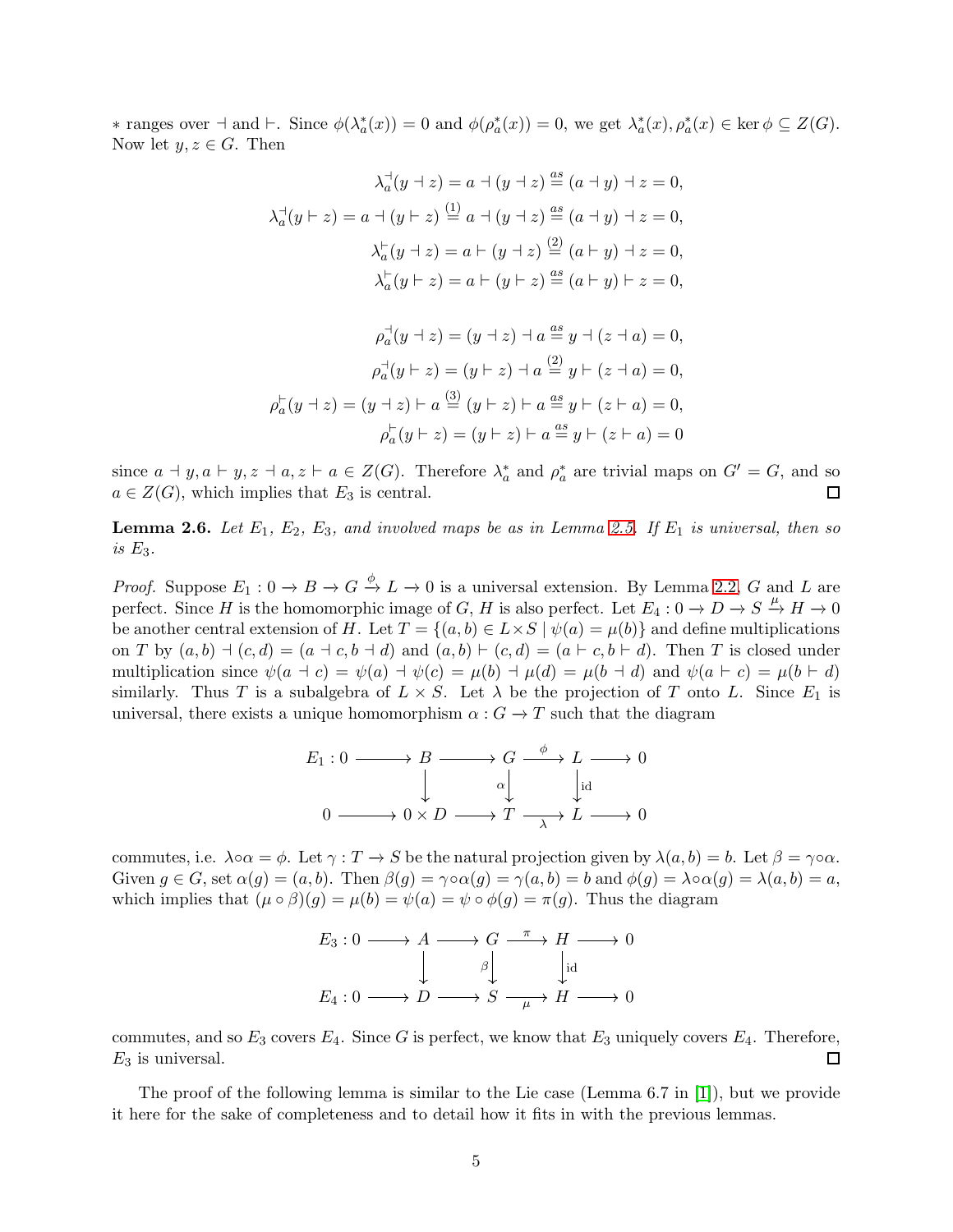<span id="page-5-0"></span>**Lemma 2.7.** Let L be a finite-dimensional perfect diassociative algebra. If  $0 \to 0 \to H \xrightarrow{\phi} L \to 0$ is a universal extension, then so is  $0 \to 0 \to L \stackrel{id}{\to} L \to 0$ .

*Proof.* Let  $0 \to A \to L^* \stackrel{\psi}{\to} L \to 0$  be an arbitrary central extension of L. Then there exists a unique homomorphism  $\theta: H \to L^*$  such that the diagram

$$
\begin{array}{ccc}\n0 & \longrightarrow & 0 \longrightarrow H \xrightarrow{\phi} & L \longrightarrow 0 \\
\downarrow & & \downarrow \text{id} \\
0 & \longrightarrow & A \longrightarrow L^* \xrightarrow{\psi} & L \longrightarrow 0\n\end{array}
$$

commutes. In other words,  $\phi = \psi \circ \theta$ . However, since  $\phi$  is an isomorphism, let  $\beta = \theta \circ \phi^{-1}$  be the homomorphism from L to L<sup>\*</sup>. One computes  $\psi \circ \beta = \psi \circ \theta \circ \phi^{-1} = \phi \circ \phi^{-1} = id_L$ , which means  $\beta$  is a section of  $\psi$  that is also a homomorphism. Thus, our arbitrary central extension  $0 \to A \to$  $L^* \xrightarrow{\psi} L \to 0$  splits. By Lemma [2.4,](#page-3-1) and since L is perfect, we know that  $0 \to 0 \to L \to L \to 0$  is universal.  $\Box$ 

### 3 Multipliers and Covers

We now examine covers and multipliers of perfect diassociative algebras. Recall that a *definining* pair  $(K, M)$  of a diassociative algebra L is itself a pair of diassociative algebras that satisfies  $K/M \cong L$  and  $M \subseteq Z(K) \cap K'$ . Such a pair is called a maximal defining pair if the dimension of K is maximal. In this case, we say that K is a cover of L and that M is the multiplier of  $L$ , denoted by  $M(L)$ . In [6], it is shown that

$$
M(L) = \frac{F' \cap R}{F \Diamond R + R \Diamond F}
$$

where  $0 \to R \to F \to L \to 0$  is a free presentation of L. In the same paper, it is also shown that  $M(L) \cong \mathcal{H}^2(L,\mathbb{F}).$ 

Let L be a perfect diassociative algebra with free presentation  $0 \to R \to F \to L \to 0$  and consider the natural extension

$$
0 \to \frac{R}{F\Diamond R + R\Diamond F} \to \frac{F}{F\Diamond R + R\Diamond F} \xrightarrow{\pi} L \to 0.
$$

Since  $L'$  is perfect, we compute

$$
L' = \text{Im}\left(\frac{F}{F\Diamond R + R\Diamond F}\right)'
$$

$$
\approx \text{Im}\left(\frac{F' + F\Diamond R + R\Diamond F}{F\Diamond R + R\Diamond F}\right)
$$

$$
= \text{Im}\left(\frac{F'}{F\Diamond R + R\Diamond F}\right)
$$

which implies that the restriction  $\pi|_{F'/(F \Diamond R + R \Diamond F)}$  induces a central extension

$$
0 \to \frac{F' \cap R}{F \Diamond R + R \Diamond F} \to \frac{F'}{F \Diamond R + R \Diamond F} \to L \to 0.
$$

We know that the algebra  $(F' \cap R)/(F \Diamond R + R \Diamond F)$  is precisely the multiplier  $M(L)$ . Our goal is now to show that  $F'/(F \Diamond R + R \Diamond F)$  is a cover of L and that the above extension is universal.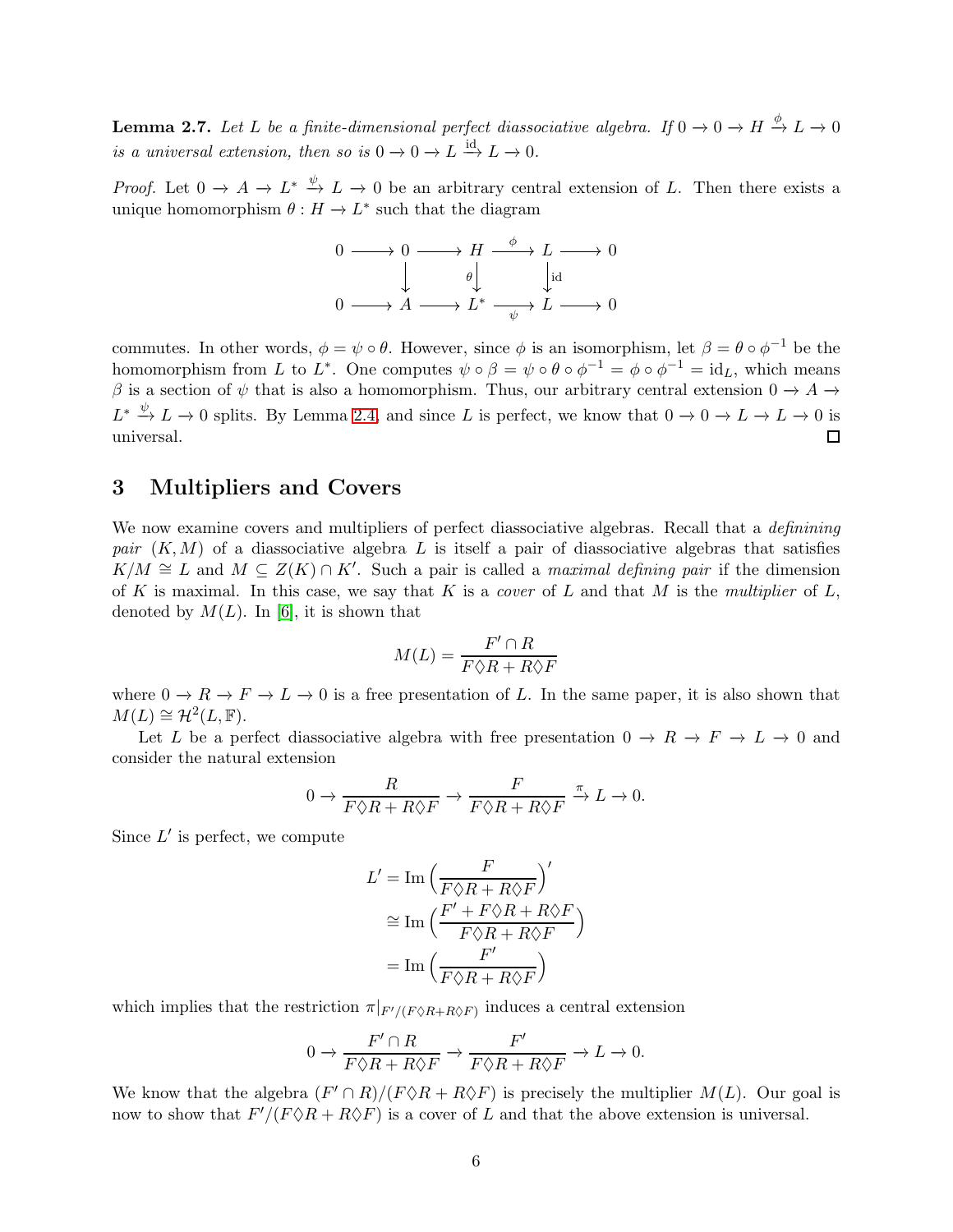<span id="page-6-0"></span>**Theorem 3.1.** Let L be a finite-dimensional perfect diassociative algebra and  $0 \to R \to F \to L \to 0$ be a free presentation of L. Then  $F'/(F \Diamond R + R \Diamond F)$  is a cover of L.

*Proof.* Since  $M(L) \cong (F' \cap R)/(F \Diamond R + R \Diamond F)$  and

$$
L \cong \frac{F'/(F \Diamond R + R \Diamond F)}{(F' \cap R)/(F \Diamond R + R \Diamond F)},
$$

it remains to prove that

$$
\frac{F' \cap R}{F \Diamond R + R \Diamond F} \subseteq Z \Big( \frac{F'}{F \Diamond R + R \Diamond F} \Big) \cap \Big( \frac{F'}{F \Diamond R + R \Diamond F} \Big)'.
$$

Clearly

$$
\frac{F' \cap R}{F \Diamond R + R \Diamond F} \subseteq Z\left(\frac{F'}{F \Diamond R + R \Diamond F}\right)
$$

and

$$
\frac{F' \cap R}{F \Diamond R + R \Diamond F} \subseteq \frac{F'}{F \Diamond R + R \Diamond F}.
$$

It thus suffices to show that

$$
\Big(\frac{F'}{F\Diamond R+R\Diamond F}\Big)'=\frac{F'}{F\Diamond R+R\Diamond F}.
$$

We first note that

$$
\Big(\frac{F'}{F\Diamond R+R\Diamond F}\Big)'=\frac{F''+F\Diamond R+R\Diamond F}{F\Diamond R+R\Diamond F}
$$

and that  $F'' + F \Diamond R + R \Diamond F \subseteq F'$ . Since  $L = L'$ , we know  $F/R = (F/R)' = \frac{F' + R}{R}$  $\frac{H}{R}$ . This implies that for all  $x_i \in F$ ,  $x_i = y_i + r_i$  for some  $y_i \in F'$  and  $r_i \in R$ . Therefore

$$
x_1 \dashv x_2 = y_1 \dashv y_2 + y_1 \dashv r_2 + r_1 \dashv y_2 + r_1 \dashv r_2
$$

and

$$
x_1 \vdash x_2 = y_1 \vdash y_2 + y_1 \vdash r_2 + r_1 \vdash y_2 + r_1 \vdash r_2,
$$

both of which are elements of  $F'' + F \lozenge R + R \lozenge F$ . This implies that  $F' \subseteq F'' + F \lozenge R + R \lozenge F$ , and thus  $F'/(F \Diamond R + R \Diamond F)$  is a cover of L. □

Corollary 3.2. Let L be a finite-dimensional perfect diassociative algebra with free presentation  $0 \to R \to F \to L \to 0$ . Then  $F'/(F \Diamond R + R \Diamond F)$  is perfect.

*Proof.* By the proof of Theorem [3.1,](#page-6-0) we have  $(F'/(F \Diamond R + R \Diamond F))' = F'/(F \Diamond R + R \Diamond F)$ .  $\Box$ 

<span id="page-6-1"></span>**Theorem 3.3.** Let L be a finite-dimensional perfect diassociative algebra with free presentation  $0 \to R \to F \to L \to 0$ . Then

$$
E: 0 \to \frac{F' \cap R}{F \Diamond R + R \Diamond F} \to \frac{F'}{F \Diamond R + R \Diamond F} \to L \to 0
$$

is universal.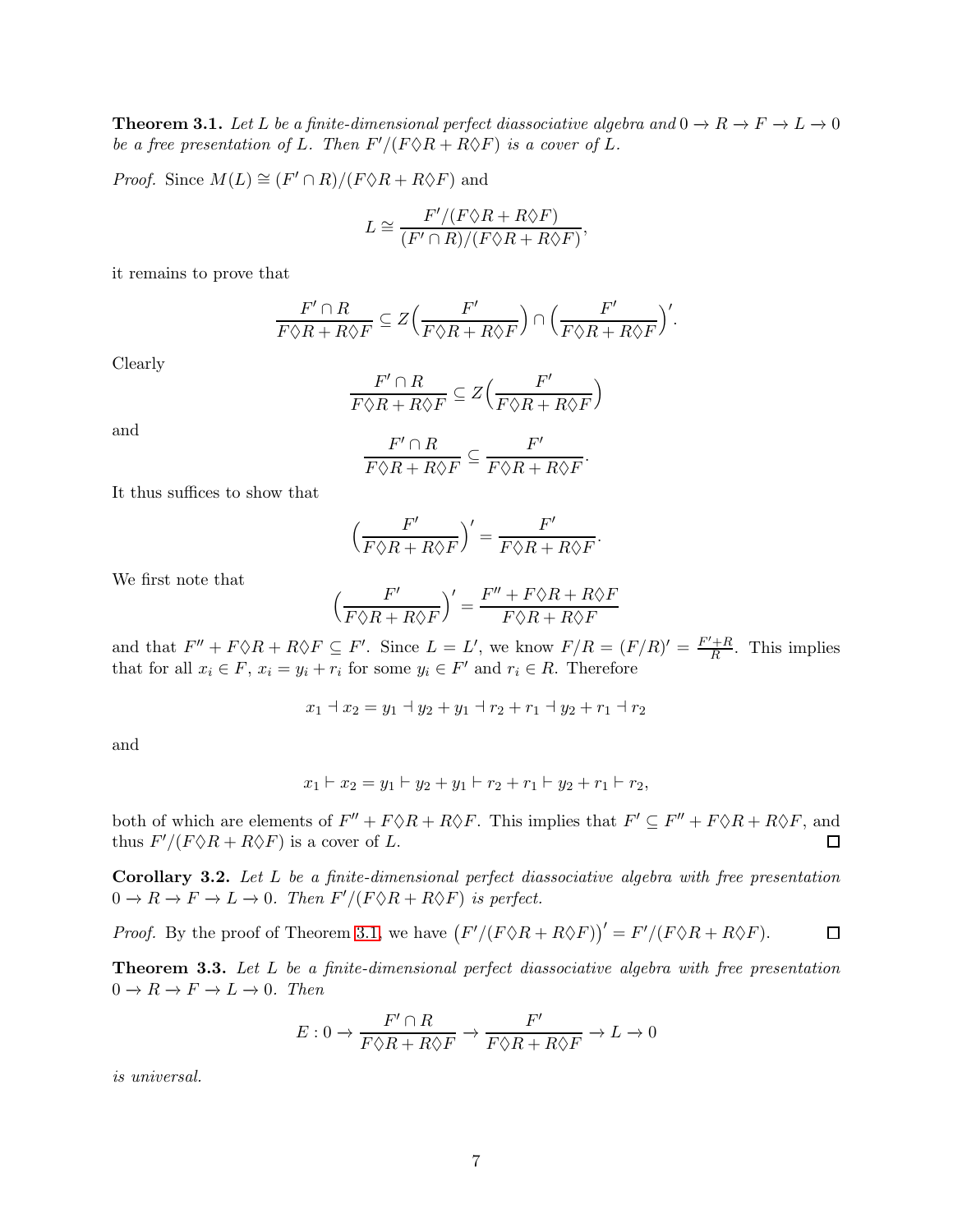*Proof.* Let  $E_1: 0 \to A \to H \to L \to 0$  be a central extension of L. By Lemma 3.3 of [6], it is covered by a natural exact sequence, call it  $E_2$ , making the diagram

$$
E_2: 0 \longrightarrow \frac{R}{F \Diamond R + R \Diamond F} \longrightarrow \frac{F}{F \Diamond R + R \Diamond F} \longrightarrow L \longrightarrow 0
$$
  

$$
\downarrow \qquad \qquad \beta \downarrow \qquad \qquad \downarrow id
$$
  

$$
E_1: 0 \longrightarrow A \longrightarrow H \longrightarrow L \longrightarrow 0
$$

commute. Since

$$
E: 0 \longrightarrow F \circ R + R \circ F \longrightarrow F \circ R + R \circ F \longrightarrow L \longrightarrow 0
$$
  
\n
$$
\downarrow \qquad \qquad \theta \downarrow \qquad \qquad \downarrow id
$$
  
\n
$$
E_1: 0 \longrightarrow A \longrightarrow H \longrightarrow L \longrightarrow 0
$$

commutes, where  $\theta = \beta|_{F'/(F \Diamond R + R \Diamond F)}$ ,  $E_1$  is covered by E. Since  $F'/(F \Diamond R + R \Diamond F)$  is perfect and E covers  $E_1$ , Lemma [2.3](#page-2-1) implies that E uniquely covers  $E_1$ . Thus E is universal.  $\Box$ 

<span id="page-7-1"></span>**Theorem 3.4.** If  $0 \to A \to L^* \to L \to 0$  is a universal central extension and L is perfect, then  $A \cong M(L)$  and  $\overline{L^*}$  is a cover L.

Proof. We know that

$$
0 \to \frac{F' \cap R}{F \Diamond R + R \Diamond F} \to \frac{F'}{F \Diamond R + R \Diamond F} \to L \to 0
$$

is universal. By Lemma [2.1,](#page-1-0) there exists an isomorphism

$$
L^* \to \frac{F'}{F\Diamond R + R\Diamond F}
$$

which carries A onto

$$
\frac{F' \cap R}{F \Diamond R + R \Diamond F} \cong M(L).
$$

Thus  $A \cong M(L)$  and  $L^*$  is a cover of L.

<span id="page-7-0"></span>**Theorem 3.5.** Let L be a finite-dimensional perfect diassociative algebra and let  $M(L) = 0$ . Then  $\mathcal{H}^2(L, A) = 0$  for any central module A of L.

*Proof.* Since  $M(L) = 0$ , Theorem [3.3](#page-6-1) implies that the extension

$$
0\rightarrow 0 \rightarrow \frac{F'}{F\Diamond R + R\Diamond F} \rightarrow L \rightarrow 0
$$

is universal. By Lemma [2.7,](#page-5-0) the extension  $0 \to 0 \to L \to L \to 0$  is also universal. By Lemma [2.4,](#page-3-1) every central extension of L splits, and thus  $\mathcal{H}^2(L, A) = 0$ .  $\Box$ 

**Theorem 3.6.** Let L be a finite-dimensional perfect diassociative algebra and let  $M(L) = 0$ . If Z is a central ideal of L, then  $Z \cong M(L/Z)$  and L is a cover of  $L/Z$ .

*Proof.* By the proof of Theorem [3.5,](#page-7-0) the extension  $0 \to 0 \to L \to L \to 0$  is universal. Since L is perfect, Lemma [2.5](#page-3-0) implies that  $0 \to Z \to L \to L/Z \to 0$  is also universal. Thus, by Theorem [3.4,](#page-7-1)  $M(L/Z) \cong Z$ , which implies that L is the cover of  $L/Z$ .  $\Box$ 

 $\Box$